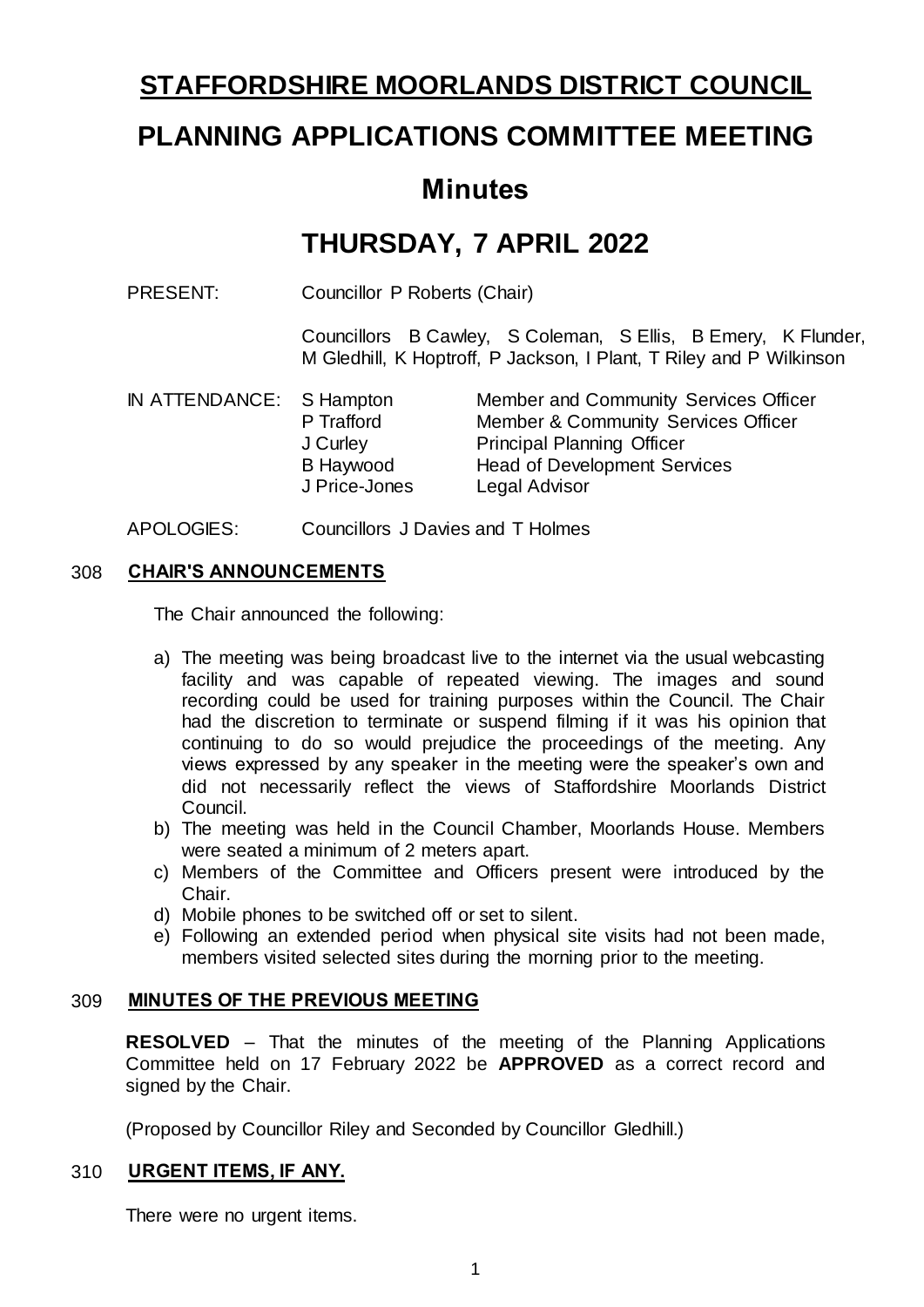## 311 **DECLARATIONS OF INTEREST**

The following declarations were made at this point, unless stated otherwise:-

| <b>Agenda Item</b>                                                          | <b>Member Declaring</b><br><b>Interest</b>                                                                                | <b>Nature of Interest</b>                                                                                                                         |
|-----------------------------------------------------------------------------|---------------------------------------------------------------------------------------------------------------------------|---------------------------------------------------------------------------------------------------------------------------------------------------|
| Agenda Item $6 -$<br>SMD/2021/0694-<br>Land at Ash Bank Road,<br>Werrington | Cllrs. Cawley, Coleman,<br>Ellis, Emery, Flunder,<br>Gledhill, Hoptroff,<br>Jackson, Plant, Riley,<br>Roberts & Wilkinson | "Other" - Fellow District Cllr<br>speaking                                                                                                        |
| Agenda Item 7 -                                                             | Cllrs. Cawley, Coleman,<br>Ellis, Emery, Flunder,<br>Gledhill, Hoptroff,<br>Jackson, Plant, Riley,<br>Roberts & Wilkinson | "Other" - Fellow District<br>Cllrs speaking and<br>Lobbied - No response<br>given                                                                 |
| SMD/2021/0829-<br>Land at Blythe Park,<br>Sandon Road,<br>Cresswell         | Cllr. Plant                                                                                                               | "Other" – Maintains the<br><b>Bowling Green</b>                                                                                                   |
|                                                                             | Cllr. Wilkinson                                                                                                           | "Other" - Ward Cllr &<br>Draycott Parish Cllr.                                                                                                    |
|                                                                             | Cllr. Flunder                                                                                                             | "Other" - Had attended<br>meetings regarding this site                                                                                            |
| Agenda Item 9 -<br>SMD/2021/0393-<br>Land off Quarry Bank,<br>Hollington    | Cllrs. Cawley, Coleman,<br>Ellis, Emery, Flunder,<br>Gledhill, Hoptroff,<br>Jackson, Plant, Riley,<br>Roberts & Wilkinson | "Other" - Fellow District Cllr<br>speaking                                                                                                        |
|                                                                             | Cllr. Wilkinson                                                                                                           | "Other" - Ward Cllr &<br>Checkley Parish Cllr, called<br>the application to<br>Committee. Also Lobbied -<br>No response given                     |
|                                                                             | Cllr. Flunder                                                                                                             | "Other" - Checkley Parish<br>Cllr & Chair of the Checkley<br>Neighbourhood Plan<br>Committee (Declared whilst<br>item was under<br>consideration) |
| Agenda Item 10 -<br>SMD/2022/0017-<br>The Barn, Ringe Hay<br>Farm, Basford  | Cllrs. Cawley, Coleman,<br>Ellis, Emery, Flunder,<br>Gledhill, Hoptroff,<br>Jackson, Plant, Riley,<br>Roberts & Wilkinson | "Other" - Fellow District Cllr<br>speaking                                                                                                        |
| Agenda Item 12 -<br>SMD/2021/0100-<br>Land at Deadman's<br>Green, Checkley  | Cllr. Flunder                                                                                                             | "Other" – Near Neighbour to<br>site                                                                                                               |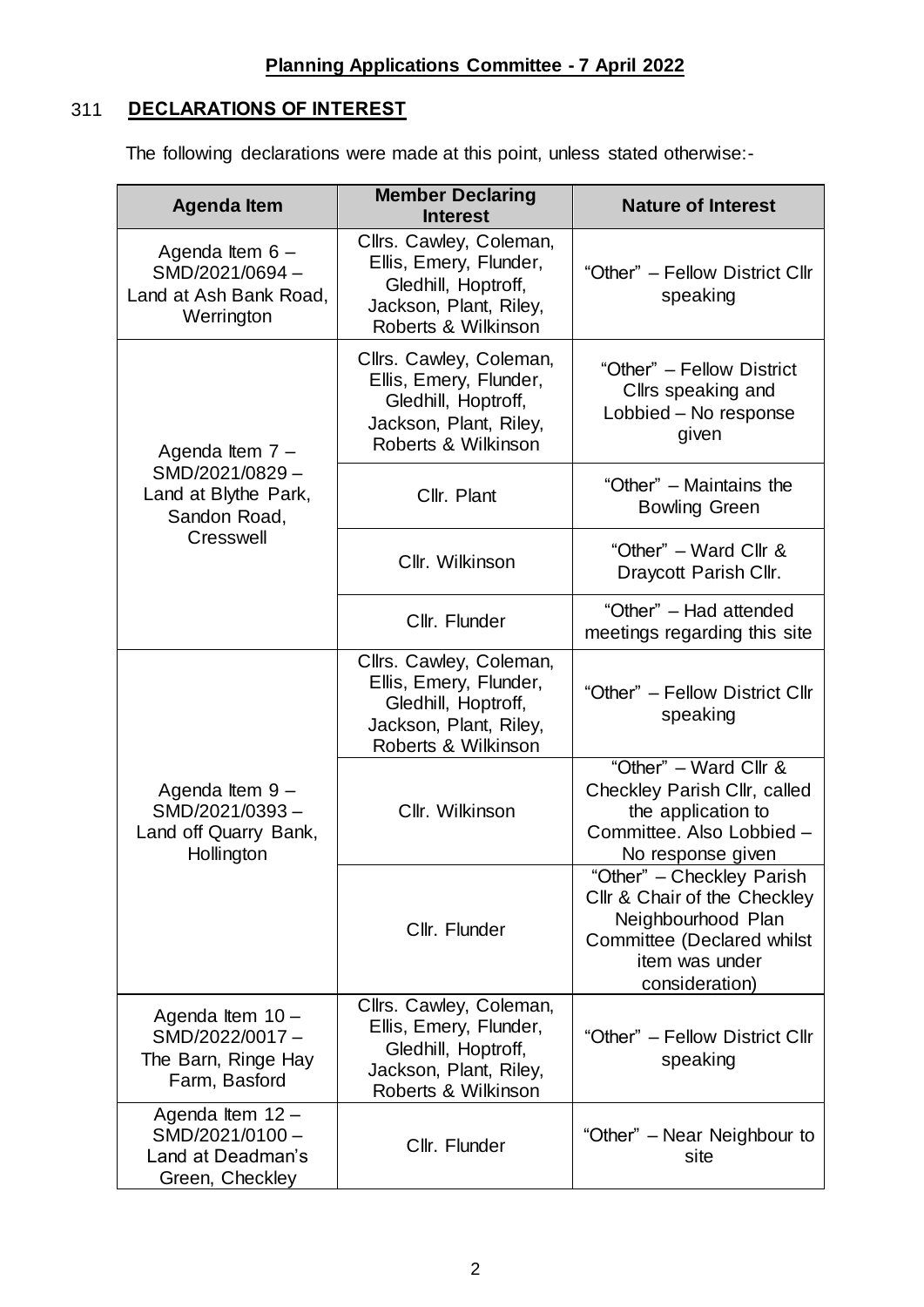## 312 **SMD/2021/0694 - LAND AT ASH BANK ROAD, WERRINGTON**

## **APPLICATION FOR REVELOPMENT OF 75 NEW DWELLINGS, NEW ACCESS, PROVISION OF GREEN SPACE INFRASTRUCTURE AND ALL ASSOCIATED WORKS FOR COUNTRYSIDE PROPERTIES UK AND HOMES ENGLAND.**

(Report recommended Approval)

*All Councillors had declared "other" interests.* 

RECEIVED – Representations from the undermentioned speakers:-

## **Against the application:**

Cllr. Barbara Hughes. - Ward Cllr.

#### **For the application:**

| Mr. Andrew Carter  | $\sim$         | Homes England              |
|--------------------|----------------|----------------------------|
| Mrs. Rachel Bolger | $\blacksquare$ | Applicant                  |
| Mr. Adam Bills     | $\sim$         | Countryside Properties Ltd |

- **NOTED** 1. Late Representation Report (LRR) contained;
	- Conditions requested by the Lead Local Flood Authority;
	- Amended wording to conditions 23 and 25 recommended by Highways Authority;
	- Notwithstanding the submitted details additional conditions to require a) the submission of a detailed Landscaping scheme, based on the submitted Landscaping Plan and b) a Boundary Treatment plan;
	- Recommendation valid subject to no new and substantive issues raised by 14 April 2022 as a result of further publicity regarding amended access to Plots  $1 - 3$ .

2. Speaker corrected the Ward quoted – should be Cellarhead, not Werrington.

- **RESOLVED** That the application be **APPROVED** for the reasons and based on the policies contained in the report, subject to the conditions and informatives in the report and the amendments shown above.
- **FURTHER RESOLVED** In the event of any changes being needed to the wording of the Committee's decision (such as to delete, vary or add conditions / informatives / planning obligations or reasons for approval / refusal), prior to the decision being issued the Head of Development Services had delegated authority to do so in consultation with the Chairman of the Planning Applications Committee, provided that the changes did not exceed the substantive nature of the Committee's decision.

(Proposed by Councillor Emery and seconded by Councillor Cawley.)

Mr. Simon Hawes – Highways Authority Officer – arrived at this point to advise on the next agenda item.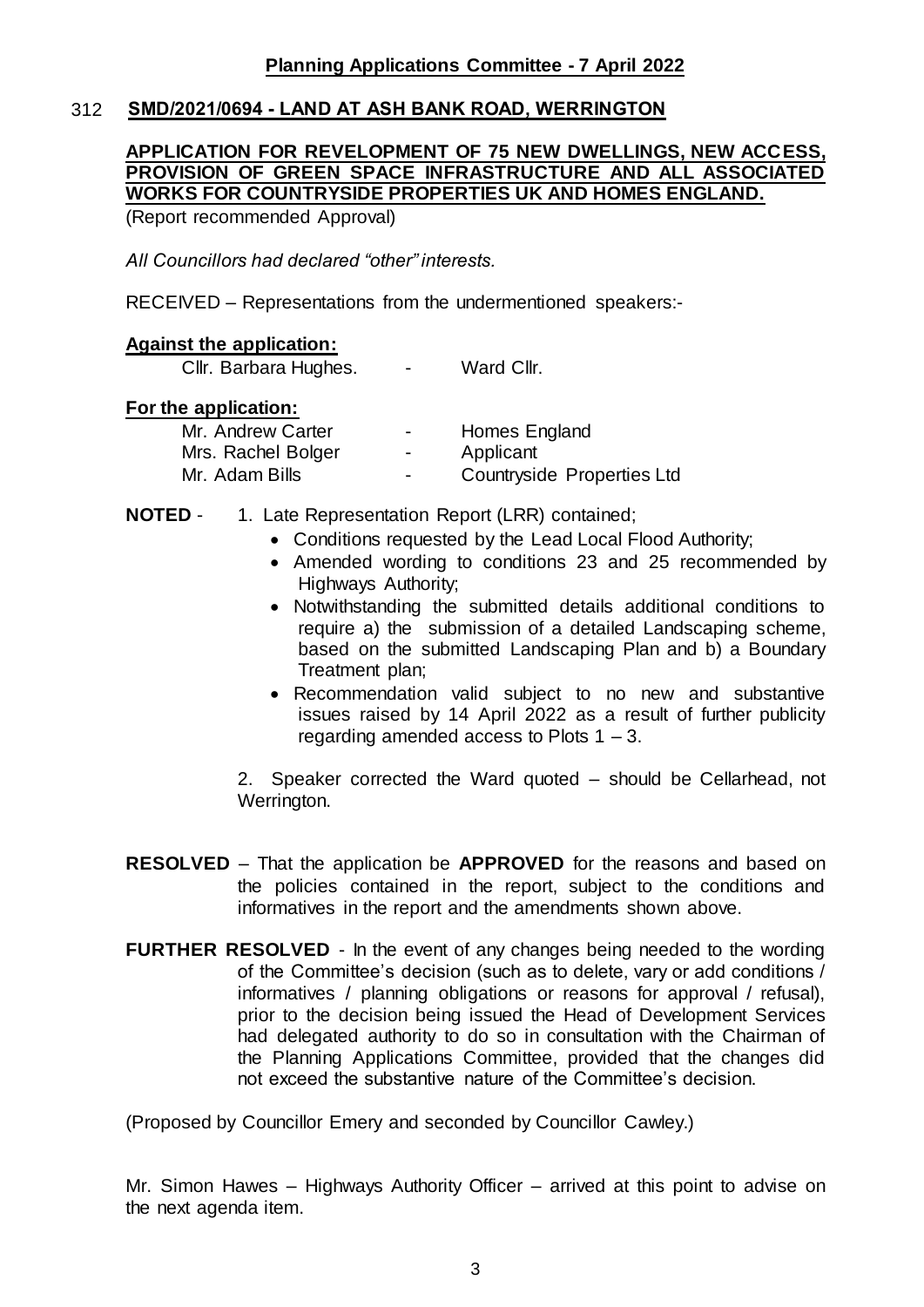## 313 **SMD/2021/0829 - LAND AT BLYTHE PARK, SANDON ROAD, CRESSWELL**

## **APPLICATION FOR VARIATION OF CONDITION 5 IN REGARDS TO OUTLINE APPLICATION SMD/2018/0789 FOR ELAN HOMES (MIDLANDS) AND SCENTAREA LTD.**

(Report recommended Approval)

*All Councillors had declared "other" interests and lobbying interests.* 

RECEIVED – Representations from the undermentioned speakers:-

#### **Against the application:**

| Cllr. Glyn Johnson         | $\blacksquare$           | Objector   |
|----------------------------|--------------------------|------------|
| Mr. Luke Emery             | $\overline{\phantom{0}}$ | Objector   |
| Mr. Brent Horleston        | $\blacksquare$           | Objector   |
| Cllr. Alan Hulme           | $\blacksquare$           | Ward Cllr. |
| <b>Cllr. Mark Deaville</b> | $\blacksquare$           | Ward Cllr. |

#### **For the application:**

Mr. David Onions **- Associate Planner** 

**NOTED** - 1. LRR contained applicant's response to comments from Draycott Parish Council and objectors.

> 2. Officer outlined 1 further substantial letter of objection received after LRR published.

> 3. Highways Officer confirmed that the traffic data used was the same as used on the original 2014 scheme in order to give a fair comparison. The data had been 'growthed-up' in both cases.

**RESOLVED** – That, contrary to officer recommendation the application be **REFUSED** for the reasons shown below.

## **Reasons / Policies:**

- Residential amenity;
- Road safety;
- Pollution;
- Noise.
- **FURTHER RESOLVED** That the minor changes to the Section 106 agreement outlined in the report relating to the Retail Unit and Community Building triggers, Playing Field contribution, NEAP / MUGA and Bus Service provision be agreed.

(Proposed by Councillor Wilkinson and seconded by Councillor Flunder.)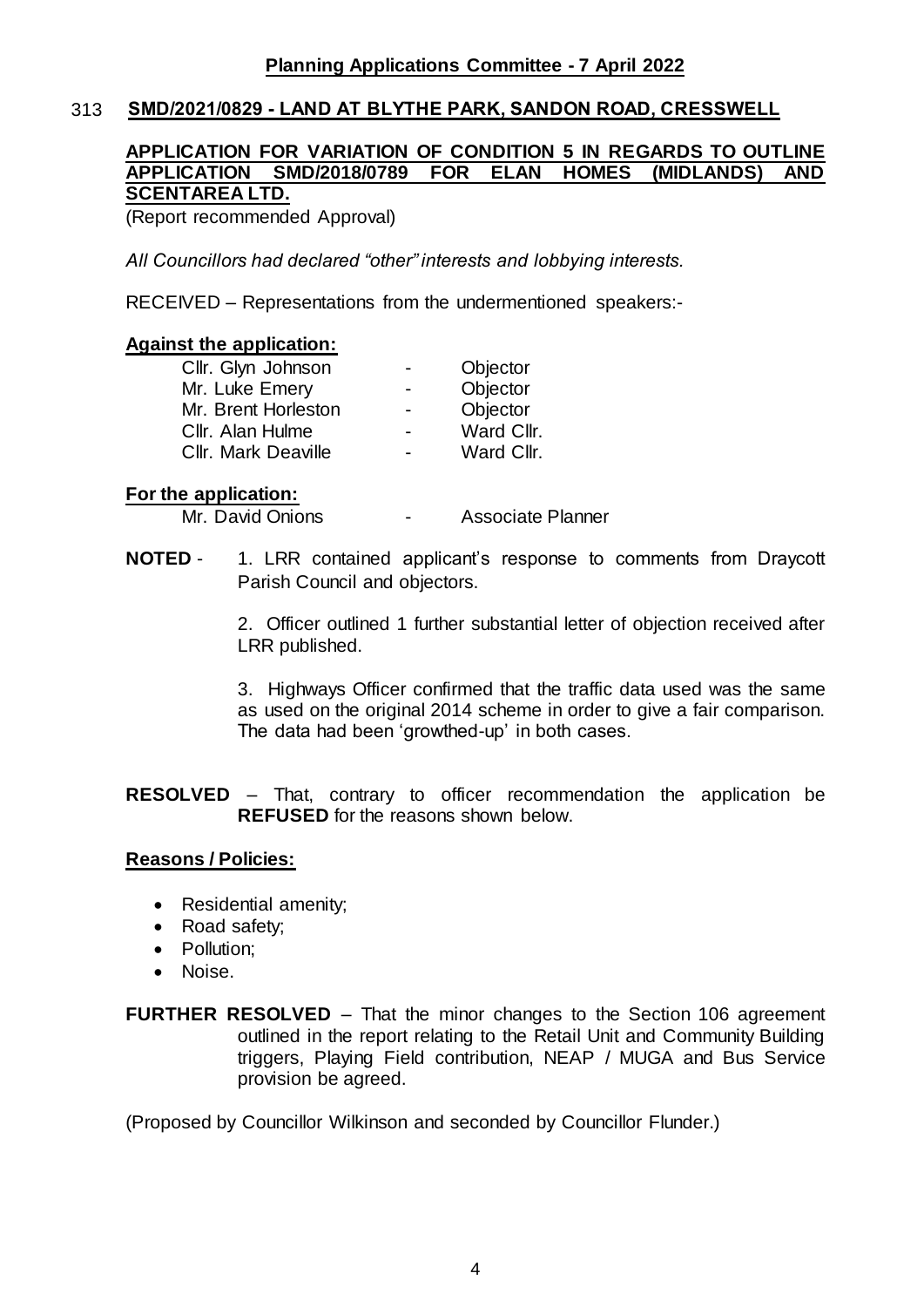## 314 **SMD/2021/0441 - COMPTON MILL, COMPTON, LEEK**

## **APPLICATION FOR THE ERECTION OF 57 No. OVER-65 RETIREMENT LIVING APARTMENTS, TOGETHER WITH EXTERNAL AMENITY SPACE, PARKING AND ASSOCIATED FACILITIES FOR CONSTRUCTING GROWTH AND**

## **HOUSING 21.**

(Report recommended Approval)

RECEIVED – Representation from the undermentioned speaker:-

#### **For the application:**

Mrs. Hayley Knight - Applicant's Agent

- **NOTED** 1. LRR confirmed that recommendation was subject to no new and substantive issues being raised as a result of the further 14 day publicity carried out regarding the final revised plans and confirmation from the Lead Local Flood Authority that their objection was lifted.
	- 2. Applicant's Agent requested flexibility to allow Over 55 residents.
	- 3. Members requested an informative for Solar Panels to be installed.

4. Members requested that the existing tower be made water tight as soon as possible to prevent further degradation.

- **RESOLVED** That the application be **APPROVED** for the reasons and based on the policies contained in the report, subject to the conditions and informatives in the report and further conditions to secure swift bricks and ensure that the retained stair turret is made water tight and an informative to encourage the applicant to consider solar panels subject to obtaining any necessary Planning consents.
- **FURTHER RESOLVED** In the event of any changes being needed to the wording of the Committee's decision (such as to delete, vary or add conditions / informatives / planning obligations or reasons for approval / refusal), prior to the decision being issued the Head of Development Services had delegated authority to do so in consultation with the Chairman of the Planning Applications Committee, provided that the changes did not exceed the substantive nature of the Committee's decision.

(Proposed by Councillor Gledhill and seconded by Councillor Emery.)

## 315 **SMD/2021/0393 - LAND OFF QUARRY BANK, HOLLINGTON**

## **OUTLINE APPLICATION WITH DETAILS OF ACCESS FOR THE ERECTION OF TWO DETACHED DWELLINGS FOR MR JOHN SIMS.**

(Report recommended Refusal)

*All Councillors had declared "other" interests. Cllr Wilkinson declared a lobbying interest.*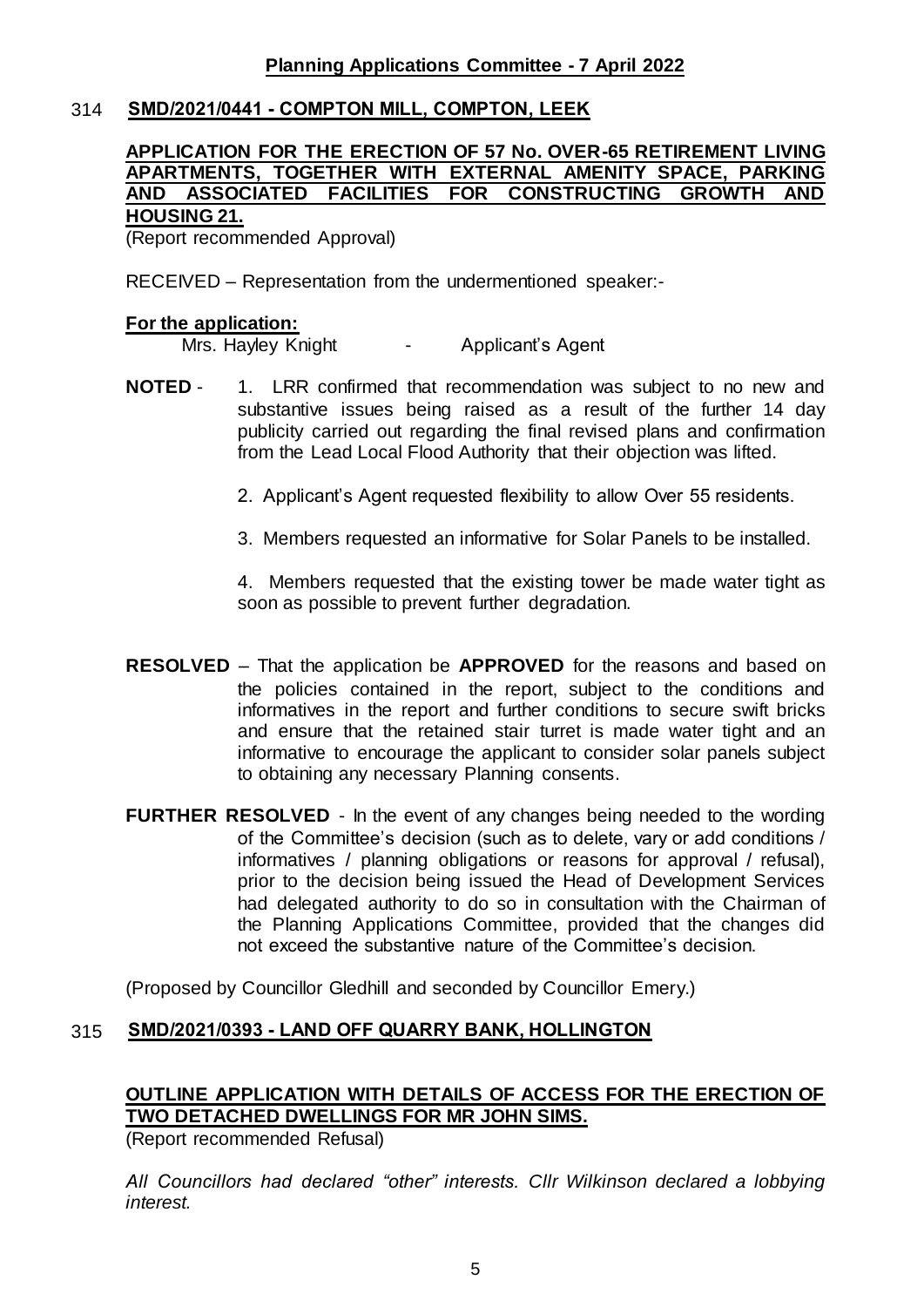## **Planning Applications Committee - 7 April 2022**

RECEIVED – Representations from the undermentioned speakers:-

#### **For the application:**

| Mrs. Julie Sims       | $\blacksquare$           | Supporter         |
|-----------------------|--------------------------|-------------------|
| Cllr. Alan Hulme      | $\overline{\phantom{0}}$ | Ward Cllr.        |
| Mr. Malcolm Sales     | $\overline{\phantom{0}}$ | Applicant's Agent |
| Mrs. Melanie Swanwick | $\sim$                   | Supporter         |

**NOTED** - 1. Officer confirmed that the family's historical connections with the village were not a material planning consideration, the Applicant's personal circumstances could be given only very limited weight as the tenure was limited and the application was not for a farm worker's dwelling and so any agricultural activities were also not a material planning consideration.

> 2. The Checkley Neighbourhood Plan was not yet complete. Speaker confirmed that this site was not included in the draft plan as the Applicant was incapacitated at the time of consultation. The site would be treated as a 'Windfall Site'.

**RESOLVED** – That the application be **REFUSED** for the reasons and based on the policies contained in the report. At the vote there was parity – 6 votes in favour and 6 against. The Chairman used his casting vote to **REFUSE**.

(Proposed by Councillor Jackson and seconded by Councillor Ellis.)

Councillor Wilkinson had proposed **APPROVAL** and this was seconded by Councillor Flunder. However, as the substantive vote to **REFUSE** was passed, the vote to **APPROVE** was not taken.

## 316 **SMD/2022/0017 - THE BARN, RINGE HAY FARM, BASFORD**

## **APPLICATION FOR SINGLE-STOREY SIDE EXTENSION FOR MR D MARKS.**

(Report recommended Refusal)

*All Councillors had declared "other" interests.* 

RECEIVED – Representations from the undermentioned speakers:-

#### **For the application:**

| Mr. Ken Wainman        | -                        | <b>OBO</b> Applicant |
|------------------------|--------------------------|----------------------|
| Cllr. Mike Worthington | $\overline{\phantom{0}}$ | Ward Cllr.           |

**NOTED** - 1. Application was a re-submission. Agent confirmed that research showed that the Barn had been substantially rebuilt some time ago and was therefore no longer a Heritage Asset so should be treated as a normal building. Officer stated that the Barn was rebuilt to resemble the original design.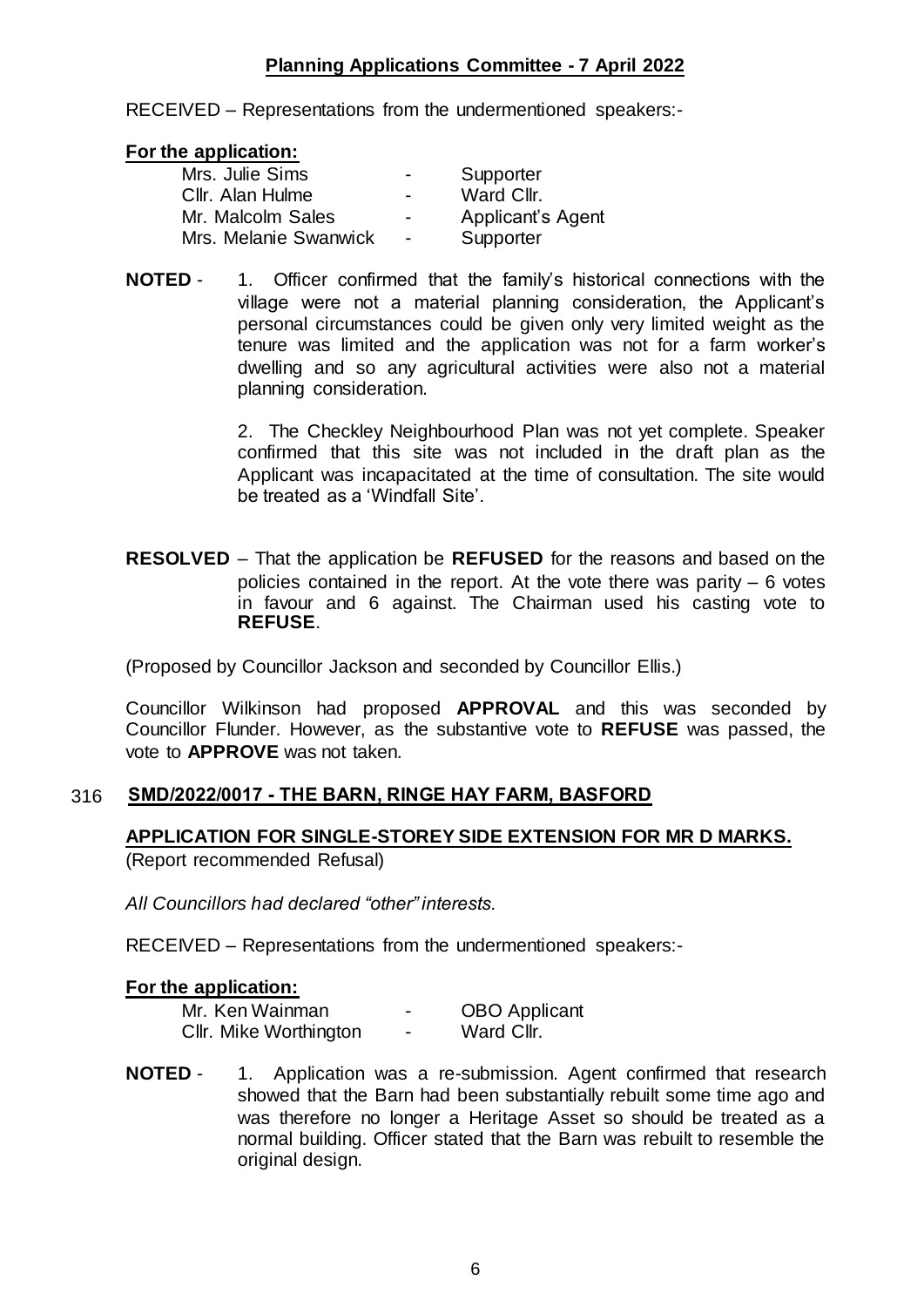## **Planning Applications Committee - 7 April 2022**

**RESOLVED** – That the application be **REFUSED** for the reasons and based on the policies contained in the report.

(Proposed by Councillor Roberts and seconded by Councillor Ellis.)

## 317 **SMD/2021/0636 - WILDWOOD, FARLEY LANE, FARLEY**

## **APPLICATION FOR ECO HOUSE REPLACEMENT DWELLING FOR MR AND MRS C GREEN.**

(Report recommended Approval)

RECEIVED – Representation from the undermentioned speaker:-

#### **For the application:**

Mr. James Green - Applicant

- **NOTED** 1. Member requested screening to be done on the near edge of the site. Applicant confirmed that this was scheduled to be carried out.
- **RESOLVED** That the application be **APPROVED** for the reasons and based on the policies contained in the report, subject to the conditions in the report.
- **FURTHER RESOLVED** In the event of any changes being needed to the wording of the Committee's decision (such as to delete, vary or add conditions / informatives / planning obligations or reasons for approval / refusal), prior to the decision being issued the Head of Development Services had delegated authority to do so in consultation with the Chairman of the Planning Applications Committee, provided that the changes did not exceed the substantive nature of the Committee's decision.

(Proposed by Councillor Hoptroff and seconded by Councillor Emery.)

## 318 **SMD/2021/0100 - LAND AT DEADMAN'S GREEN, UTTOXETER ROAD, CHECKLEY**

## **OUTLINE APPLICATION WITH DETAILS OF ACCESS (ALL OTHER MATTERS RECERVED) FOR THE ERECTION OF A FARM WORKERS DWELLING FOR MR J RICHARDS AND MS D CIVIL.**

(Report recommended Approval)

*Councillor Flunder had declared an "other" interest and left the room, taking no part in the discussion or vote. Councillor Gledhill also left the meeting at this point.*

RECEIVED – Representation from the undermentioned speaker:-

#### **For the application:**

Mr. Tim Malkin **- Applicant's Agent** 

**NOTED** - 1. Informative to be added for the dwelling to be a Bungalow in order to reduce the impact on the countryside.